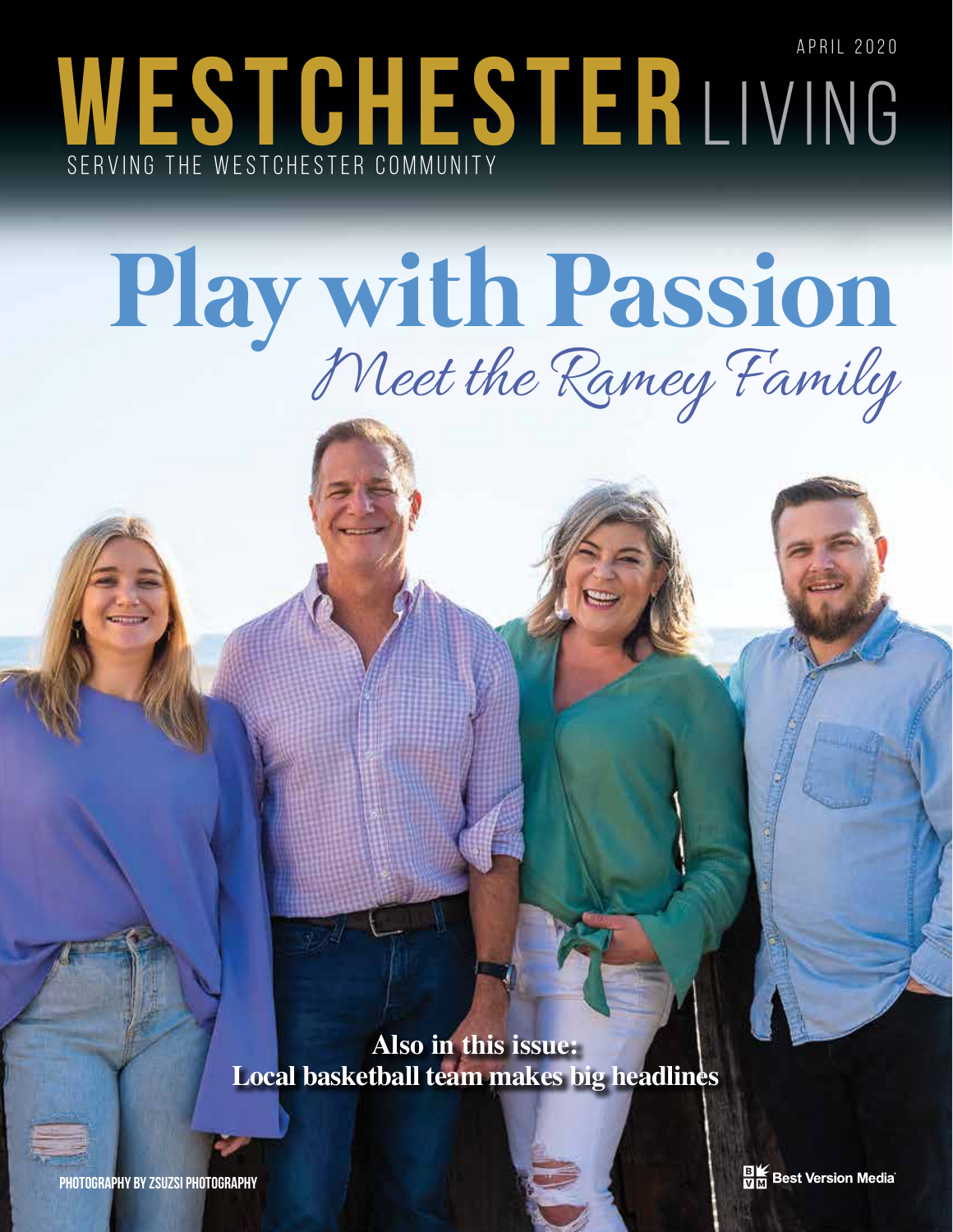## **EXPERT** CONTRIBUTORS

**EDUCATION**



**FULL SERVICE DENTISTRY THEODORE BURNETT**  Theodore Burnett, DDS Los Angeles Dental Arts **310-670-0379** losangelesdentalarts.com









**Christopher P. Watson** Visitation School **Principal 310-645-6620** www.visitationschool.org

www.lifeadjustmentteam.com

**MENTAL HEALTH AND WELLNESS Cynthia Sampson** Life Adjustment Team Psychiatric Rehabilitation

**Specialists 310-572-7000**



**REAL ESTATE** www.mxcomfort.com

**HEATING & COOLING** MAX COMFORT Heating & Cooling **424-456-4983** 



**Amy Frelinger - RealtoR** Douglas Elliman Real Estate **310-951-0416** amy.frelinger@elliman.com



**Martial Arts** Marina Martial Arts **310-821-6768 13203 West Washington Blvd.** Los Angeles, CA 90066 marinamartialarts.net

**To learn more about becoming an expert contributor, contact Best Version Media at rflorin@bestversionmedia.com or call 516.314.5018.**

## **Support The Sponsors That Make Your Magazine Possible Please Tell Them You Saw Their Ad in** *Westchester Living*

Stephanie Younger Group-Realtor Los Angeles Dental Arts- Dr, Theodore Burnett, DDS Peter Kohly - Insurance Doggie Central Westchester Lutheran School St. Anastasia School Head To Toe Salon Beach Bunz - Tanning Westchester Family YMCA Wish School LA Elder Law

Life Adjustment Team-Mental Health Visitation School Le Pain Quotidien – Bakery/Restaurant Cantalini's Salerno Beach Restaurant Swift Plumbing - Bruce Games Playa West Automotive Zsuzsi Steiner - Photography Artistico School of Dance Rowena Cleaners Westchester Bakery So. Cal. Gas

Amy Frelinger Team - Realtor Pacione Law Firm Mario Pacione, Esq Gerber Kawasaki – Francine Lai Moore Money - Accounting Marina Martial Arts Playa Venice Sunrise Rotary Pediatric Neuropsychology Anti-Human Trafficking-Rotary Aviator Volleyball Club Industrial Lock & Security